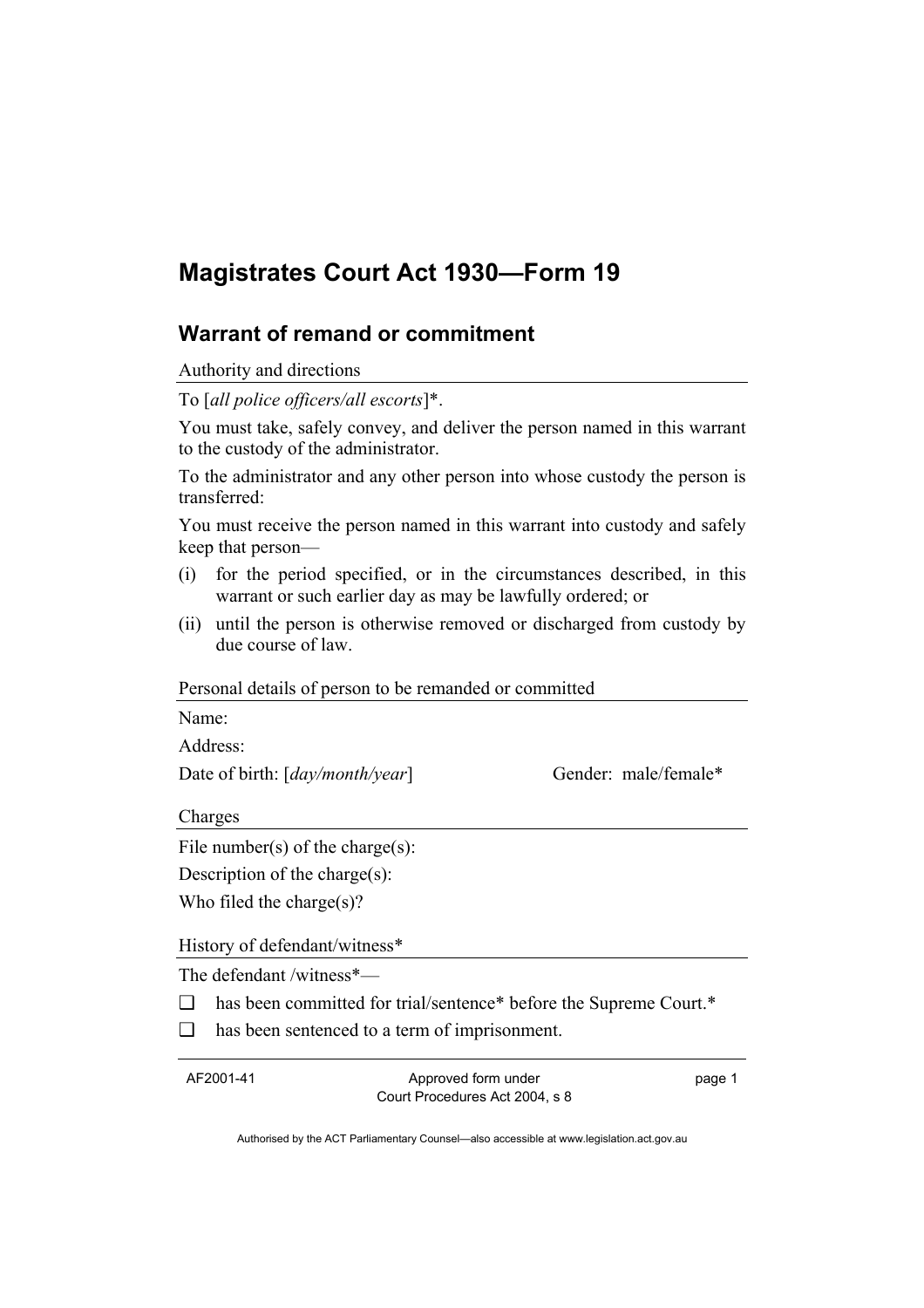- ❑ has been remanded in custody.
- ❑ has been committed for safe custody.
- ❑ is already in custody and has been charged with another offence.
- ❑ refused to enter into a recognisance to give evidence.
- ❑ has refused to take an oath or make an affirmation to testify as a witness.
- ❑ having sworn an oath or made an affirmation, refused to answer a question without offering any just excuse.
- ❑ has refused or disobeyed an order of the court.

Reason for custody

- ❑ The proceeding has been adjourned and the defendant/ witness\* is to be brought before the Magistrates Court/Supreme Court\* at [*location*] at [*hour*] am/pm\* on [*date*].
- ❑ The defendant/witness\* has been committed for a period of [*number*] days.
- ❑ The defendant has been sentenced to imprisonment for [*period of imprisonment*] with a nonparole period of [*nonparole period*].
- ❑ The defendant is to be released on serving a term of imprisonment of [*period of imprisonment*] and entering into a recognisance the conditions of which are endorsed below.

### Endorsement

- ❑ The accused did not apply for bail.
- ❑ The defendant's application for bail was refused. The reasons for refusal are:
- ❑ Bail was granted and the defendant is to be released from custody when he or she signs an undertaking agreeing to the conditions which are endorsed below:

page 2 Magistrates Court Act 1930—Form 19 AF2001-41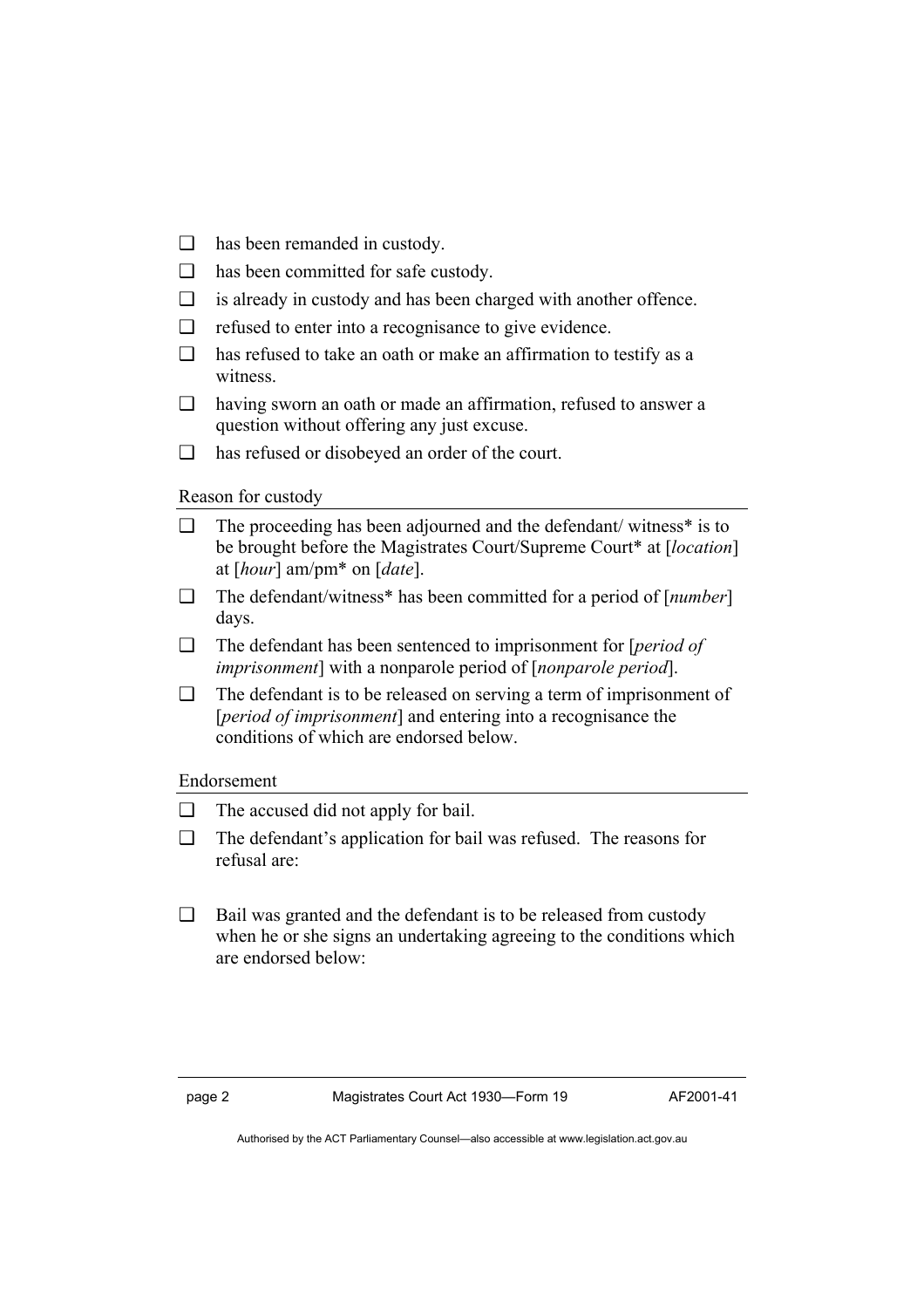❑ The defendant is to be released on serving a term of imprisonment of [*period of imprisonment*] and on entering into a recognisance on the following conditions:

This warrant is issued by the court for the purposes of the *Removal of Prisoners Act 1968* and the *Prisons Act 1952* (NSW).

The accused was legally represented by [*name of legal representative*] whose phone number is [*phone number*].

SIGNED AT CANBERRA ON THE [*day*] DAY OF [*month and year*] BY

### MAGISTRATE/REGISTRAR\*

\*Delete whichever is inapplicable.

AF2001-41 Magistrates Court Act 1930—Form 19 page 3

Authorised by the ACT Parliamentary Counsel—also accessible at www.legislation.act.gov.au